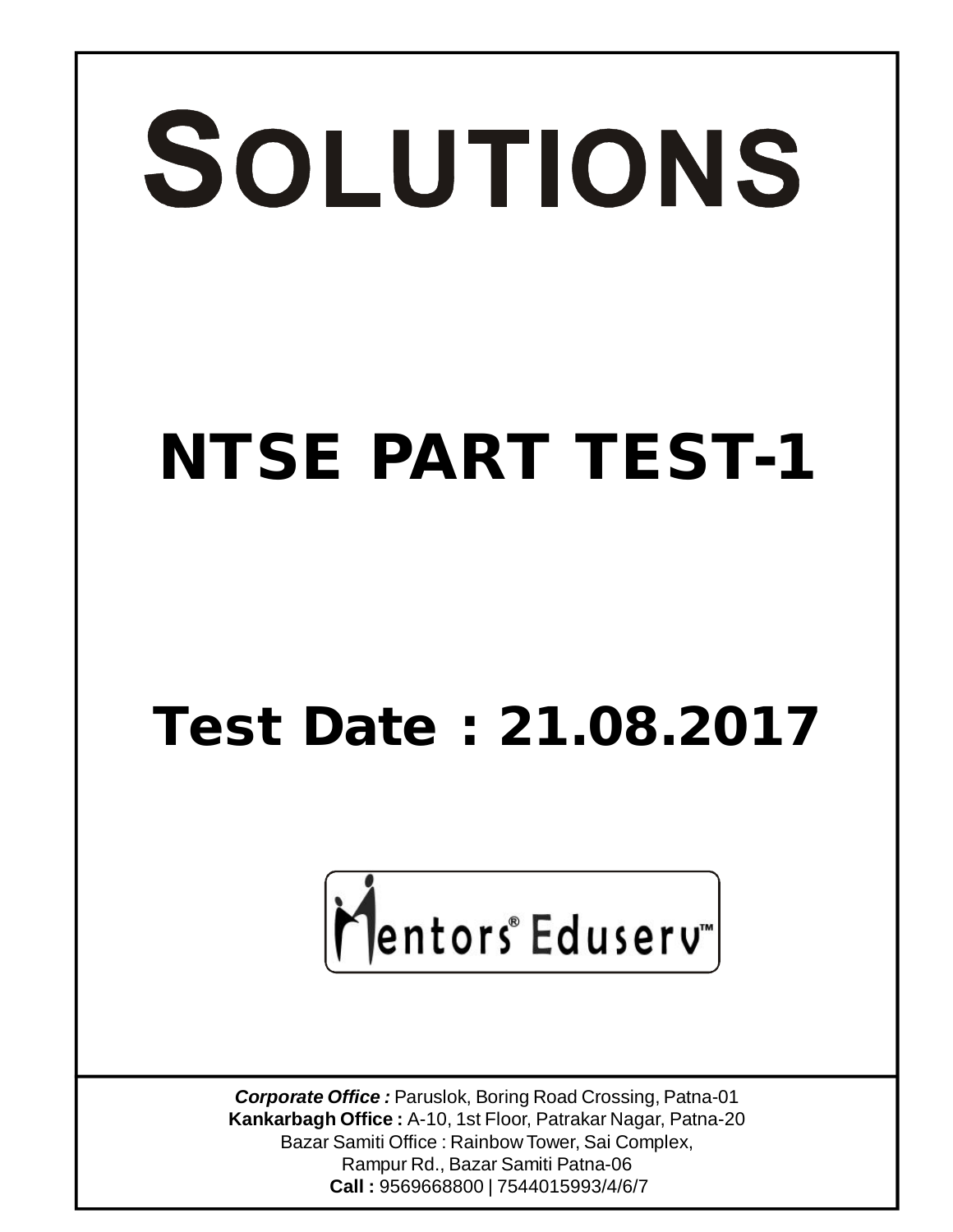|            | <b>MENTAL ABILITY</b> |     |     |     |     |     |     |     |     |     |     |         |           |
|------------|-----------------------|-----|-----|-----|-----|-----|-----|-----|-----|-----|-----|---------|-----------|
| 1.         | (B)                   | 2.  | (B) | 3.  | (B) | 4.  | (C) | 5.  | (D) | 6.  | (C) |         | 7. (C)    |
| 8.         | (C)                   | 9.  | (D) | 10. | (D) | 11. | (B) | 12. | (A) | 13. | (A) |         | 14. (D)   |
| 15.        | (B)                   | 16. | (B) | 17. | (B) | 18. | (A) | 19. | (D) | 20. | (D) |         | 21. $(C)$ |
| 22.        | (C)                   | 23. | (A) | 24. | (A) | 25. | (B) | 26. | (D) | 27. | (C) |         | 28. (D)   |
| 29.        | (B)                   | 30. | (D) | 31. | (C) | 32. | (A) | 33. | (C) | 34. | (D) |         | 35. (B)   |
| 36.        | (A)                   | 37. | (D) | 38. | (B) | 39. | (B) | 40. | (A) | 41. | (D) | 42. (A) |           |
| 43.        | (B)                   | 44. | (C) | 45. | (D) | 46. | (A) | 47. | (B) | 48. | (D) |         | 49. (B)   |
| 50.        | (D)                   |     |     |     |     |     |     |     |     |     |     |         |           |
|            | <b>ENGLISH</b>        |     |     |     |     |     |     |     |     |     |     |         |           |
| 51.        | (A)                   | 52. | (B) | 53. | (A) | 54. | (C) | 55. | (A) | 56. | (B) |         | 57. (C)   |
| 58.        | (A)                   | 59. | (C) | 60. | (A) | 61. | (D) | 62. | (D) | 63. | (C) |         | 64. (B)   |
| 65.        | (A)                   | 66. | (B) | 67. | (D) | 68. | (C) | 69. | (B) | 70. | (A) | 71. (A) |           |
| 72.        | (C)                   | 73. | (D) | 74. | (B) | 75. | (C) | 76. | (B) | 77. | (C) | 78.     | (D)       |
| 79.        | (A)                   | 80. | (A) | 81. | (D) | 82. | (D) | 83. | (A) | 84. | (D) |         | 85. (D)   |
| 86.        | (A)                   | 87. | (D) | 88. | (C) | 89. | (D) | 90. | (B) | 91. | (B) |         | 92. (C).  |
| 93.        | (A)                   | 94. | (B) | 95. | (A) | 96. | (D) | 97. | (C) | 98. | (B) |         | 99. (C)   |
| 100. $(C)$ |                       |     |     |     |     |     |     |     |     |     |     |         |           |

#### **PHYSICS**

**101. (D)**

$$
\frac{t_{A}}{t_{B}} = \frac{\sqrt{\frac{2h_{A}}{g}}}{\sqrt{\frac{2h_{B}}{g}}} = \sqrt{\frac{16}{25}} = \frac{4}{5}
$$

#### **102. (A)**

A body in circular motion has

(a) varying velocity (b) tangential velocity (c) radial acceleration

#### **103. (A)**

Given  $v = u + at$ 

$$
0=15-0.9\;t
$$

$$
\Rightarrow t = \frac{15}{0.3} = 50 \text{ s}
$$

Now, 
$$
s = ut + \frac{1}{2}at^2
$$

$$
\Rightarrow s = 15 \times 50 - \frac{1}{2} \times 0.3 \times 2500
$$

$$
\Rightarrow s = 750 - 375 = 375 \text{ m}
$$

 $\therefore$  Distance from traffic light after 1 min. = 400m – 375m = 25m

**Mentors Eduserv: Parus Lok Complex, Boring Road Crossing, Patna-1 Helpline No. : 9569668800 | 7544015993/4/6/7**

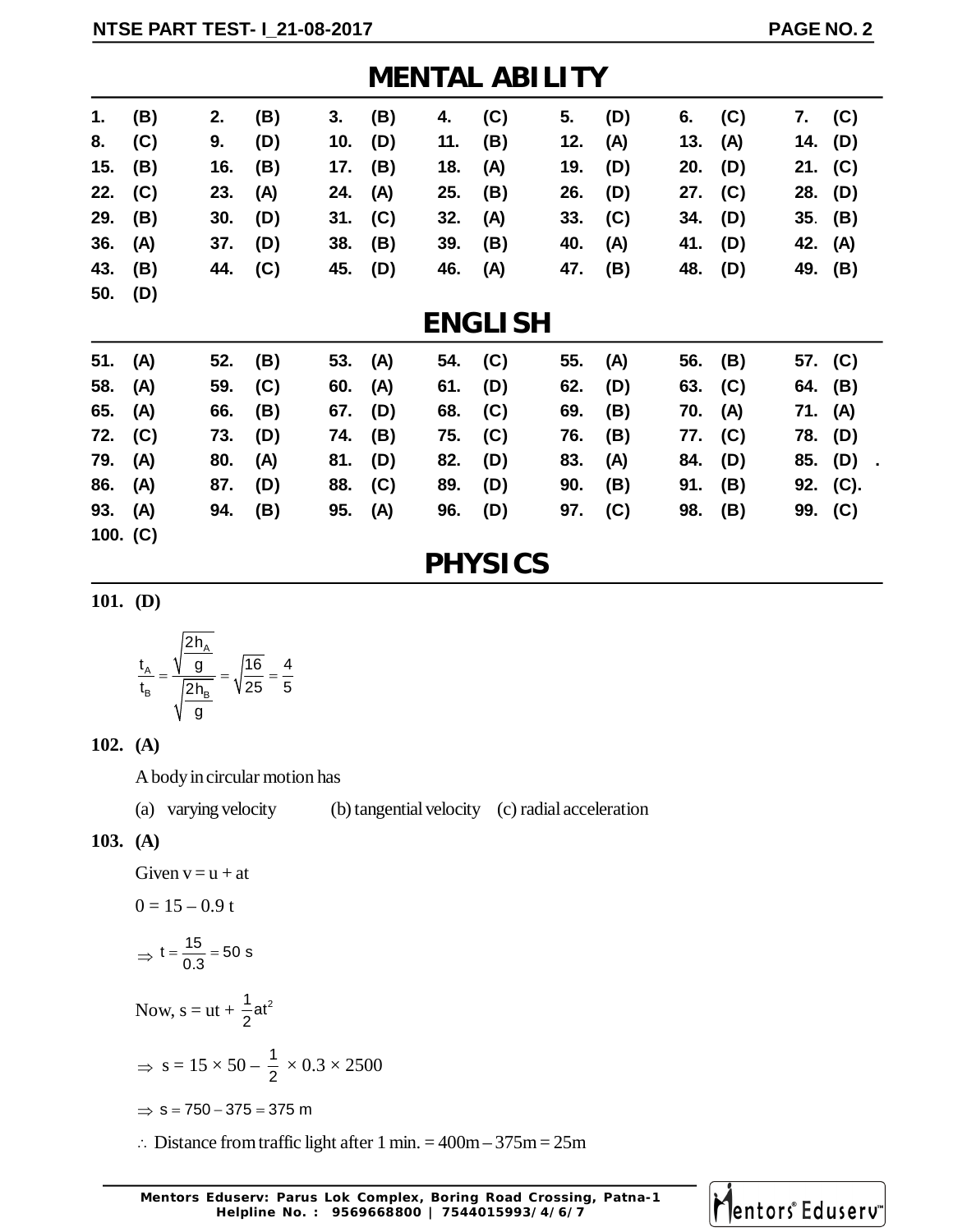#### **104. (D)**

$$
v_A = slope = tan 30^\circ = \frac{1}{\sqrt{3}}
$$
  
\n $v_B = slope = tan 60^\circ = \sqrt{3}$   
\n $\therefore \frac{v_A}{v_B} = \frac{\frac{1}{\sqrt{3}}}{\sqrt{3}} = 1:3$ 

#### **105. (A)**

Velocity of approach =  $v - (-v) = 2v$ Distance =  $(1000 + 500)$  m = 1500 m  $t = 10s$ ∴ 2v =  $\frac{D}{t}$  =  $\frac{1500 \text{ m}}{10 \text{ s}}$  = 150 m / s  $\therefore$  v = 75 m/s

#### **106. (B)**

$$
-h = ut - \frac{1}{2}gt^{2}
$$
  
\n
$$
\Rightarrow -h = 10 \times 11 - \frac{1}{2} \times 10 \times (11)^{2}
$$
  
\n
$$
\Rightarrow -h = 110 - 605
$$
  
\n
$$
\Rightarrow -h = -495 \text{ m}
$$
  
\n
$$
\therefore h = 495 \text{ m}.
$$

#### **107. (B)**

Here R = 
$$
\frac{\rho \ell}{A}
$$
 =  $\frac{1 \times 1}{0.25 \times 0.25}$  = 16  $\Omega$ 

$$
\therefore I = \frac{V}{R} = \frac{16 V}{16 \Omega} = 1 A
$$

#### **108. (C)**

Given,

$$
R_1 = 1 \Omega \text{ at } 300 \text{ K or } 27^{\circ}\text{C}
$$

R<sub>2</sub> = 2 Ω  
\n
$$
\alpha = \frac{R_2 - R_1}{R_1 t_2 - R_2 t_1}
$$
\n⇒ 0.00125 =  $\frac{2 - 1}{1 \times t_2 - 2 \times 27}$ 

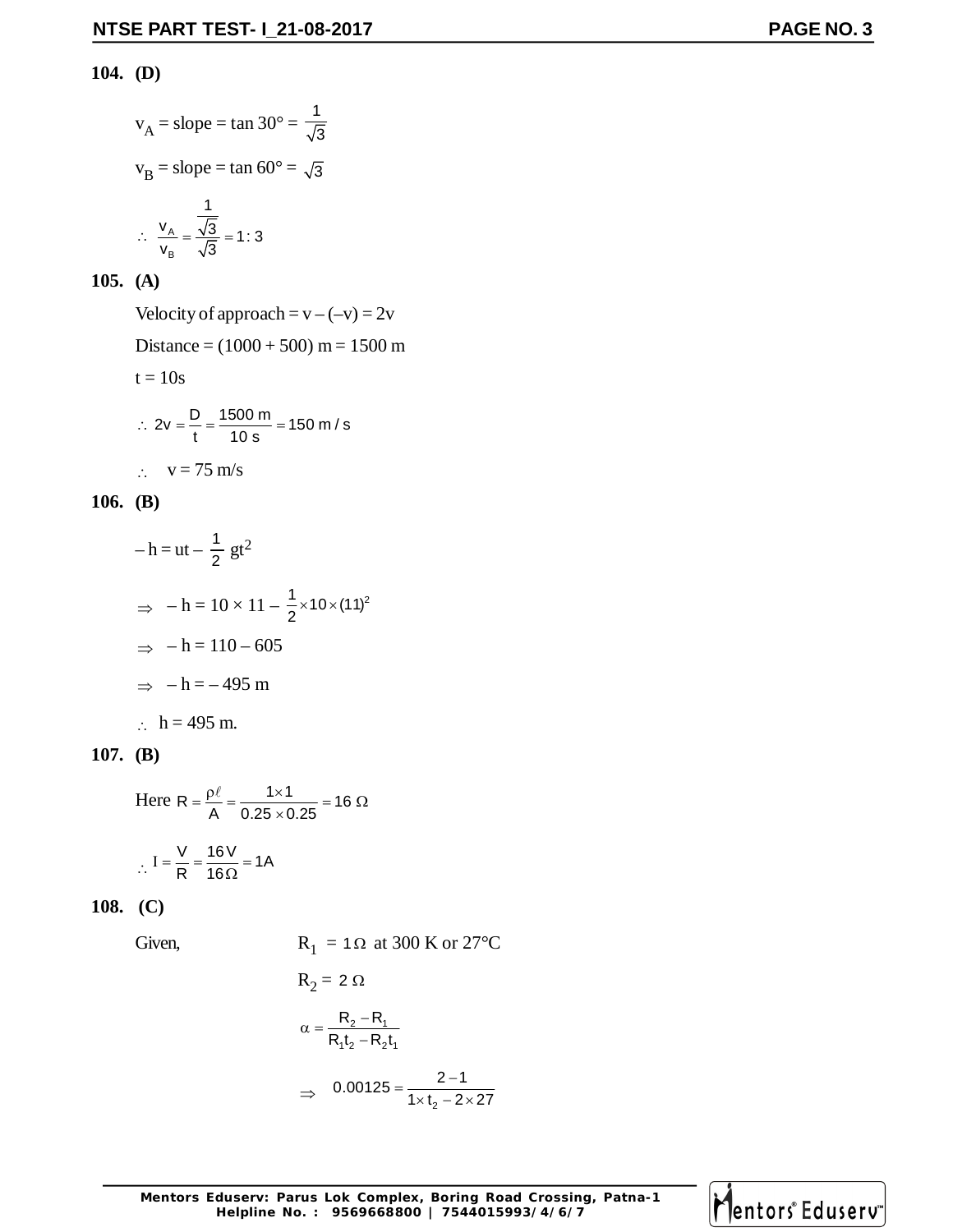⇒ 
$$
t_2 - 54 = \frac{1}{0.00125}
$$
  
\n⇒  $t_2 = 854$  °C  
\n∴  $t_2$  in kelvin =  $(854 + 273)$ K = 1127 K.

**109. (C)**

$$
R_{AB} = \frac{2}{3}R; \ \ R_{BC} = \frac{2}{3}R
$$

 $\therefore$  The circuit can be redrawn as



Now, 
$$
R_{eq} = \left[ \left( \frac{2}{3}R + \frac{2}{3}R \right) || R \right] + R = \frac{11}{7}R
$$

Given, R = 1  $\Omega$  : R<sub>eq</sub> =  $\frac{11}{7}$ 7 =1 $\Omega$  : R<sub>eq</sub> =  $\frac{1}{2}\Omega$ 

$$
V = I \cdot R = 7A \times \frac{11}{7} \Omega = 11 V
$$

#### **110. (D)**

Since the particle do not experience any force hence.

$$
F_G = F_E
$$
  
\n
$$
\Rightarrow \frac{Gm \cdot m}{r^2} = \frac{Kq \cdot q}{r^2}
$$
  
\n
$$
\Rightarrow Gm^2 = Kq^2
$$
  
\nor,  $\left(\frac{q}{m}\right) = \sqrt{\frac{G}{K}} = \sqrt{4\pi \epsilon_0 G}$ 

**111. (A)**

I = 
$$
\frac{ne}{t}
$$
  
\n
$$
\therefore n = \frac{1 \times t}{e} = \frac{16 \times 10^{-3} \times 1}{1.6 \times 10^{-19}} = 10 \times 10^{-3} \times 10^{19}
$$
\n
$$
\therefore n = 10^{17}
$$

$$
112. (A)
$$

The network forms a balanced wheat stone bridge along AC hence the circuit can be redrawn as.



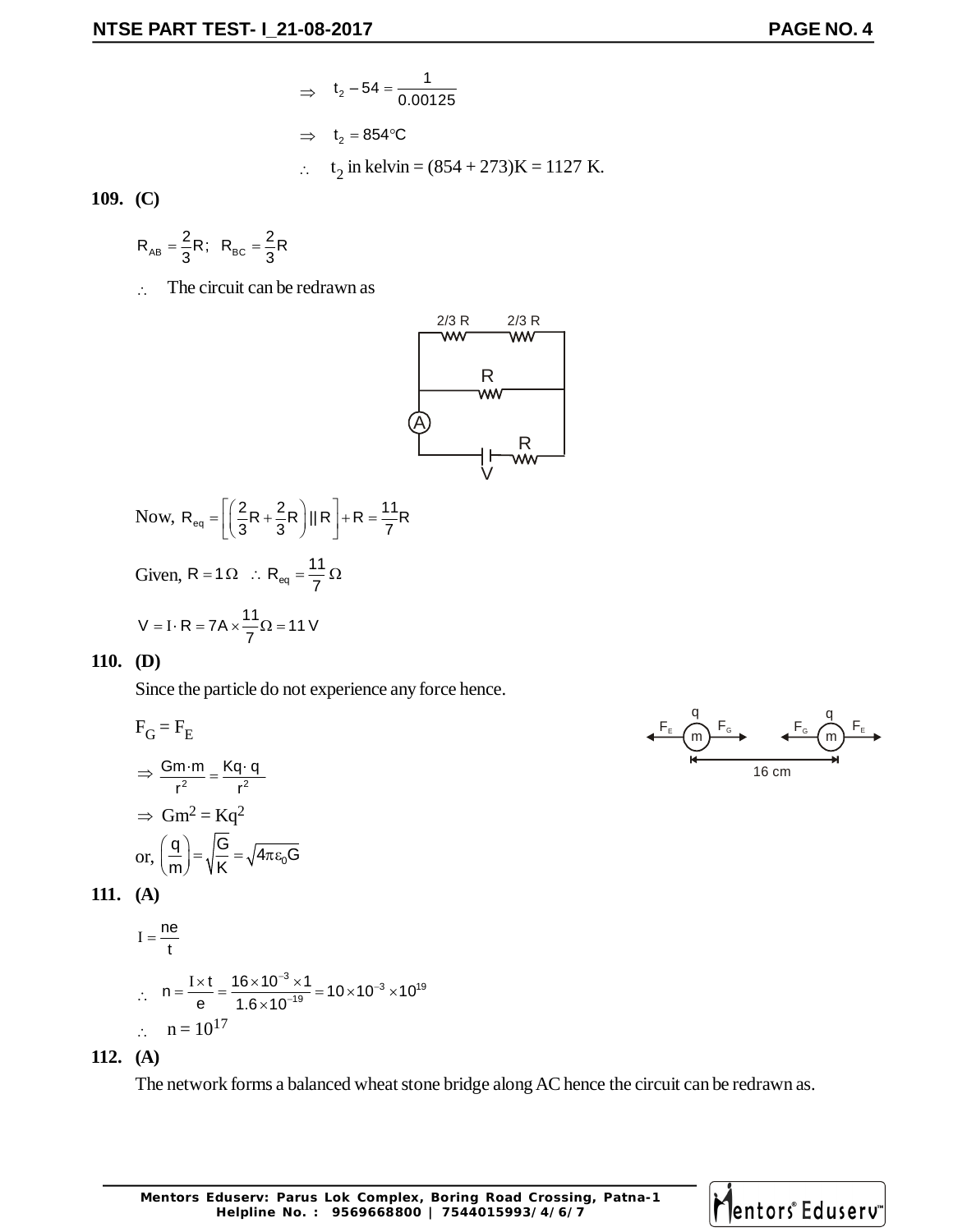

$$
\therefore R_{AC} = \frac{2R}{3}
$$

**113. (C)**

$$
S = \frac{I_g \cdot G}{I - I_g}
$$

Hence, the value of shunt resistance must be low.

#### **CHEMISTRY**

#### **114. (B)**

As the temperature is raised gradually above 273 K, more and more water molecules start coming closer resulting in decrease in volume and hence increase in density. Water is the only substance where the maximum density does not occur when solidified. As ice is lighter than water, it floats. But at approximately 4°C (277K), pure water reaches its maximum density. As it is cooled further, it expands to become less dense. Hence, density of water is maximum at 277 K.

#### **115. (B)**

298 K or 25°C and 1 atm pressure are aken as standard temperature and pressure called STP.

#### **116. (C)**

Only is gases the particles follow a zig-zag path.

#### **117. (B)**

10 g of water at  $0^{\circ}$ C has more heat content since the water particles have more energy as compared to particles in ice and during the change of state from ice to water heat energy equal to latent heat of fusion is absorbed.

#### **118. (B)**

Ammonia can be liquefied at high pressure and low temperature.

#### **119. (A)**

The zig-zag motion of colloidal particles is called Brownian movement.

#### **120. (A)**

Starch solution will show Tyndall effect i.e., scattering of light since it is a colloidal solution.

**Mentors Eduserv: Parus Lok Complex, Boring Road Crossing, Patna-1 Helpline No. : 9569668800 | 7544015993/4/6/7**

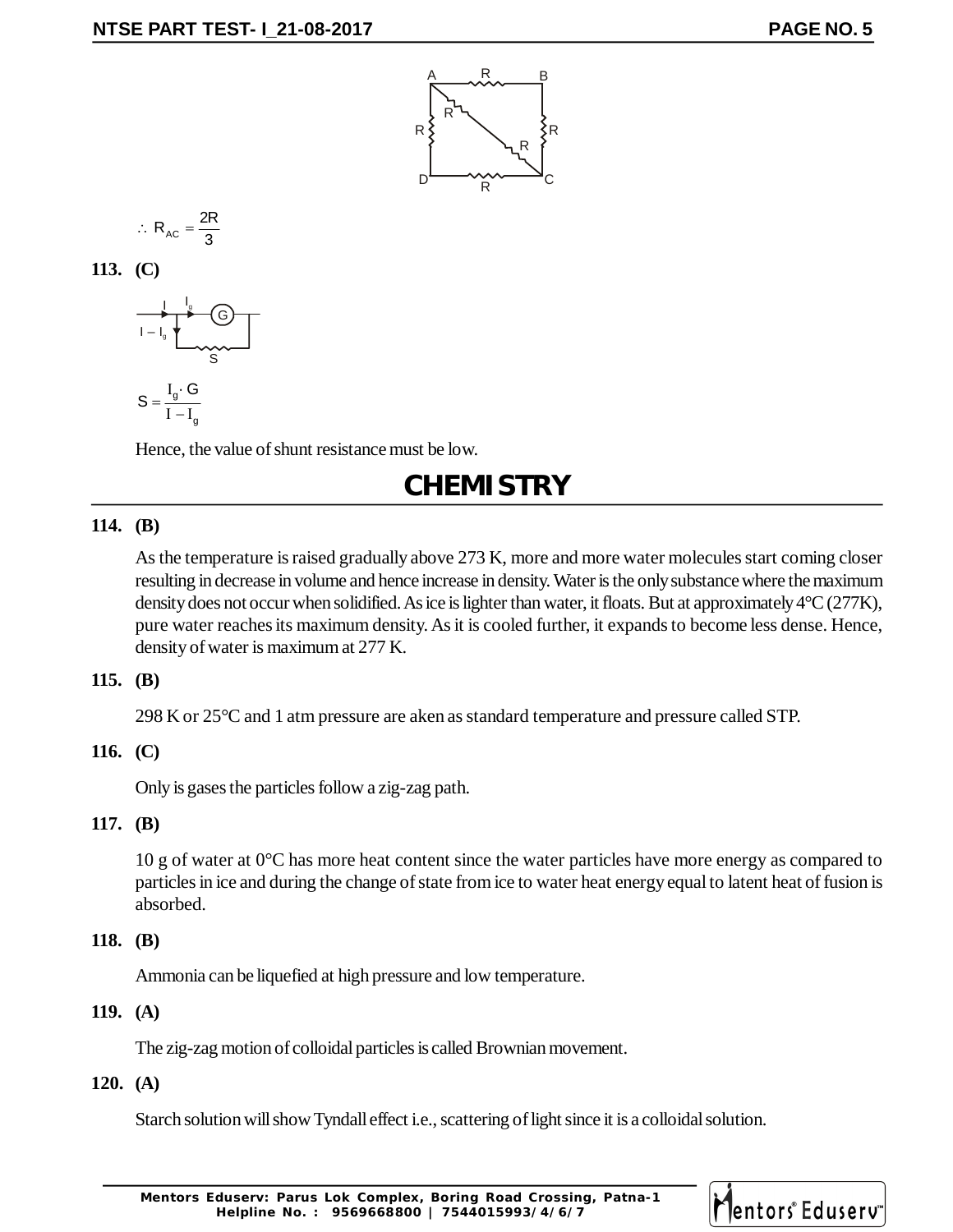#### **121. (C)**

In case of smoke solid particles are dispersed in gas.

#### **122. (C)**

Smoke is aerosol, solid dispersed in gas.

#### **123. (A)**

6.022 x  $10^{23}$  molecule has mass = 18 g

1 molecule has mass = 
$$
\frac{18}{6.022 \times 10^{23}}
$$
  
= 3 x 10<sup>-23</sup> g  
= 3 x 10<sup>-26</sup> Kg

#### **124. (B)**

44 g CO $_2$  occupies 22.4 L at STP

4.4 g CO<sub>2</sub> occupies  $\frac{22.4}{44} \times 4.4 = 2.24$ L.

#### **125. (D)**

Number of particles in 8 g of  $\text{CH}_4$ 

$$
=\frac{6.022\times10^{23}}{16}\times8=3.0115\times10^{23}
$$

No. of particles in 4.4 g of  $CO<sub>2</sub>$ 

$$
=\frac{6.022\times10^{23}}{44}\times4.4=0.6022\times10^{23}
$$

No. of particles in 34.2 g of  $C_{12}H_{22}O_{11}$ 

$$
= \frac{6.022 \times 10^{23}}{342} \times 34.2 = 0.6022 \times 10^{23}
$$

No. of particles in 2 g of H<sub>2</sub> = 
$$
\frac{6.022 \times 10^{23}}{2} \times 2
$$
  
= 6.022 x 10<sup>23</sup>

**126. (A)**



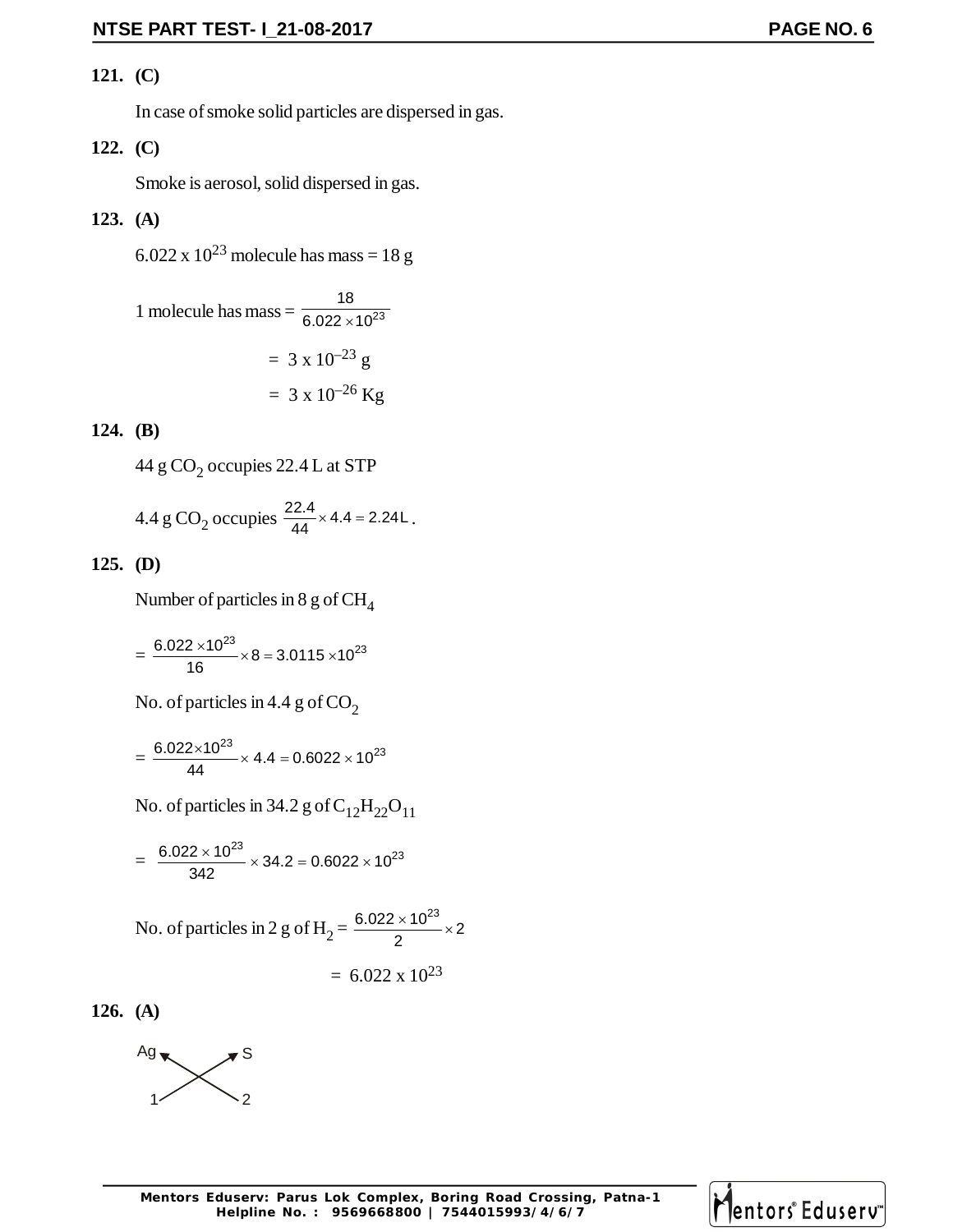#### **BIOLOGY**

#### **127. (B)**

Calcium pectate acts as a cementing material.

#### **128. (A)**

Vacuole perform the functing of storing various components including waste products.

#### **129. (D)**

Haemoglobin is an iron containing Respiratory pigment.

#### **130. (C)**

Retinol is a type of vitamin A.

#### **131. (C)**

Water & chlorophyll.

#### **132. (C)**

38 ATP

#### **133. (B)**

Systolic pressure =  $120$  mmHg & Diastolic pressure =  $80$  mmHg.

#### **134. (B)**

Transpirational pull.

#### **135. (B)**

Oxidation.

#### **136. (B)**

#### **137. (B)**

Human heart perform double circulation.

#### **138. (B)**

Carbon Mono-oxide.

- **139. (A)**
- **140. (D)**

#### **MATHEMATICS**

#### **141. (A)**

 $x + 1 = 0$  $x = -1$  $R_1 = -2$ 

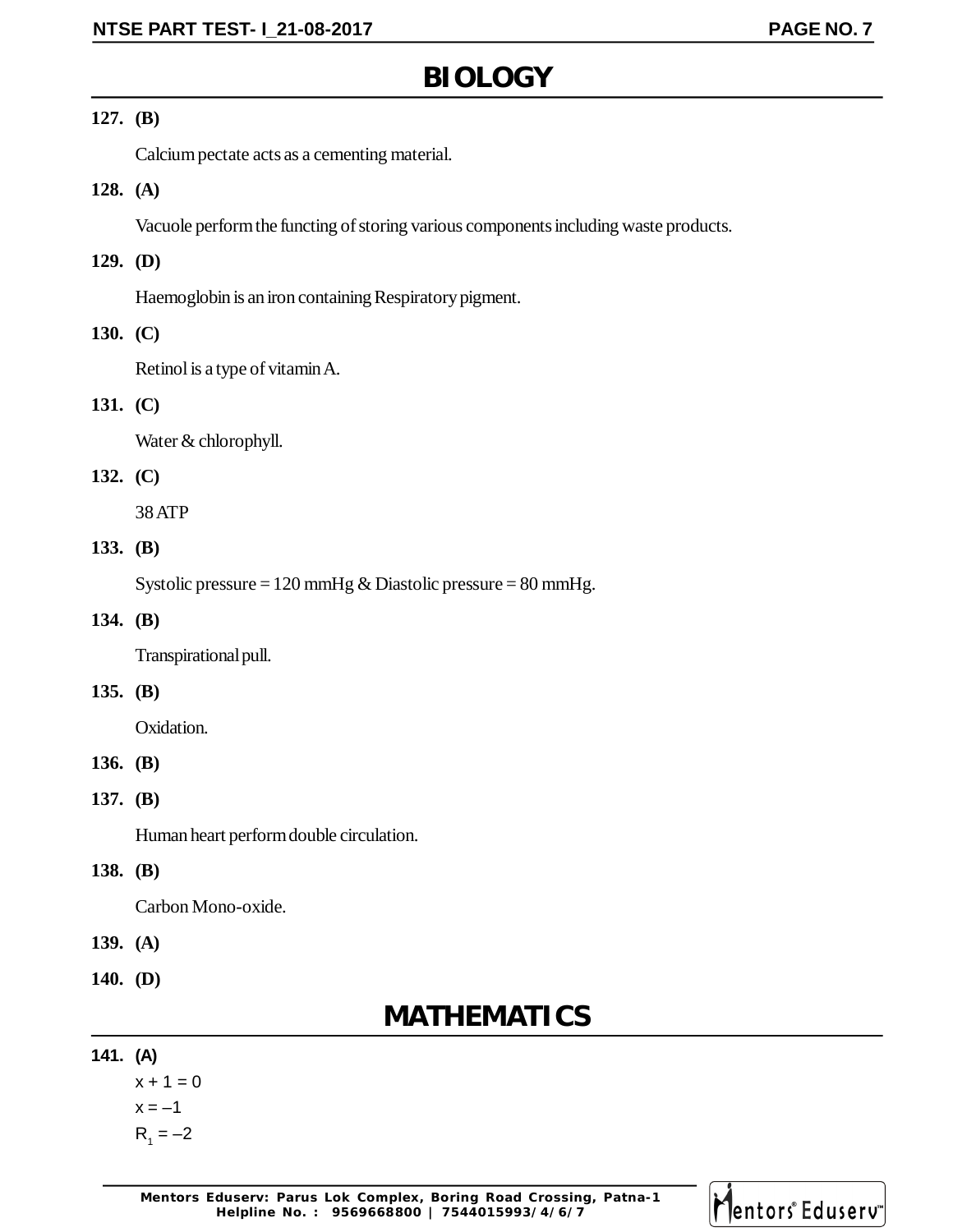R<sub>2</sub> = 2  
\n∴ R<sub>1</sub> + R<sub>2</sub> = 0  
\n142. (D)  
\n
$$
5^{2x} - 7^x - 5^{2x} (35) + 7^x (35) = 0
$$
\n⇒ By option  
\n
$$
5^0 - 7^0 - 5^0 (35) + 7^0 (35)
$$
\n⇒ 1 - 1 - 35 + 35 = 0

**143. (A)**

$$
\sqrt{\left(\frac{4}{7}\right)^{x+4}} = \frac{7}{4}
$$

$$
\Rightarrow \left(\frac{4}{7}\right)^{\frac{x+4}{2}} = \left(\frac{4}{7}\right)^{-1}
$$

$$
\frac{x+4}{2} = -1
$$

$$
x = -6
$$

$$
144. (A)
$$

$$
a^{x} = c^{q} = b \qquad ...(i)
$$
\n
$$
a^{y} = a^{z} = d \qquad ...(ii)
$$
\nFrom (i)  $a = c^{q/x}$ \nFrom (ii)  $a = c^{y/z}$ \n
$$
\therefore c^{q/x} = c^{y/z}
$$
\n
$$
\Rightarrow xy = qz \text{ Ans}
$$
\n(C)\n
$$
a^{2}bc^{3} = 5^{3} \qquad ...(i)
$$
\n
$$
ab^{2} = 5^{6} \qquad ...(ii)
$$
\nMultiplying (i) and (ii) we get\n
$$
(abc)^{3} = 5^{9}
$$

$$
\therefore abc = 5^3 \text{ Ans}
$$

#### **146. (D)**

**145. (C)**

Clearly x=2 from option satisfy the equation

 $3^x + 4^x = 25$ 

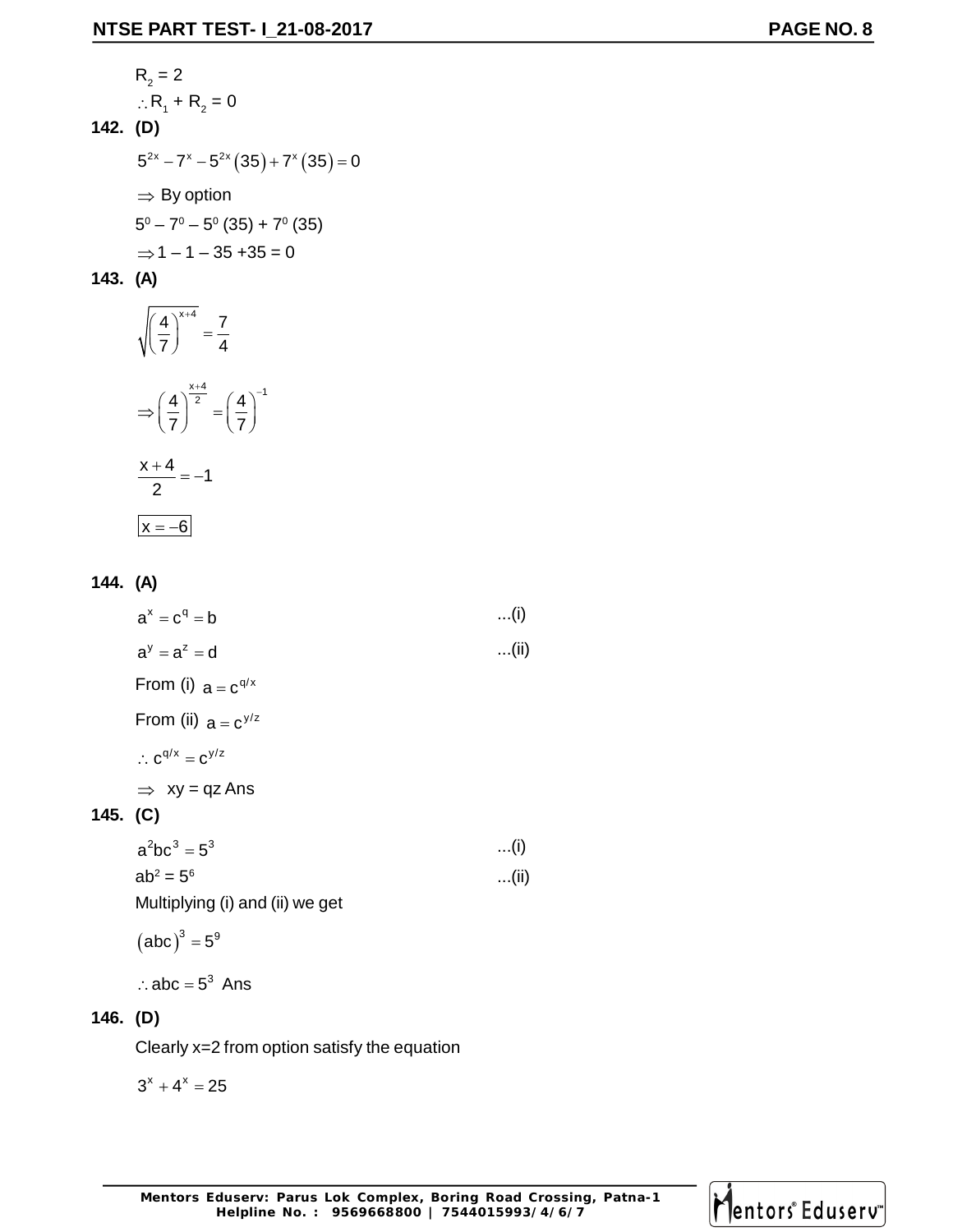#### **147. (D)**

| $rac{37}{13} = 2 + \frac{1}{x + \frac{1}{y + \frac{1}{z}}}$    |                                                                                     |
|----------------------------------------------------------------|-------------------------------------------------------------------------------------|
| $\frac{37}{13} - 2 = \frac{1}{x + \frac{1}{y + \frac{1}{z}}}}$ |                                                                                     |
| $\frac{11}{13} = \frac{1}{x + \frac{1}{y + \frac{1}{z}}}$      |                                                                                     |
|                                                                | $rac{1}{13} = \frac{1}{1 + \frac{2}{11}} = \frac{1}{1 + \frac{1}{5 + \frac{1}{2}}}$ |
|                                                                | $rac{1}{1+\frac{1}{5+\frac{1}{2}}} = \frac{1}{x+\frac{1}{y+\frac{1}{z}}}$           |
| $x + y + z = 8$                                                | $x = 1$ , $y = 5$ , $z = 2$                                                         |

$$
148. (D)
$$

 $(2012 \times 2013 \times 2014) \div (2011)$ 

$$
\Rightarrow (2011+1)(2011+2)(2011+3)
$$

$$
\Rightarrow 2011^3 + 6 \times 2011^2 + 11 \times 2011 + 6
$$

 $\therefore$  Remainder is 6

#### **149. (D)**

$$
(41)^{\frac{1}{5}}
$$
 = lies between 2 and 3

because 2 $5$  = 32

#### **150. (D)**

$$
\sqrt{338}-\sqrt{288}=m
$$

$$
13\sqrt{2}-12\sqrt{2}
$$

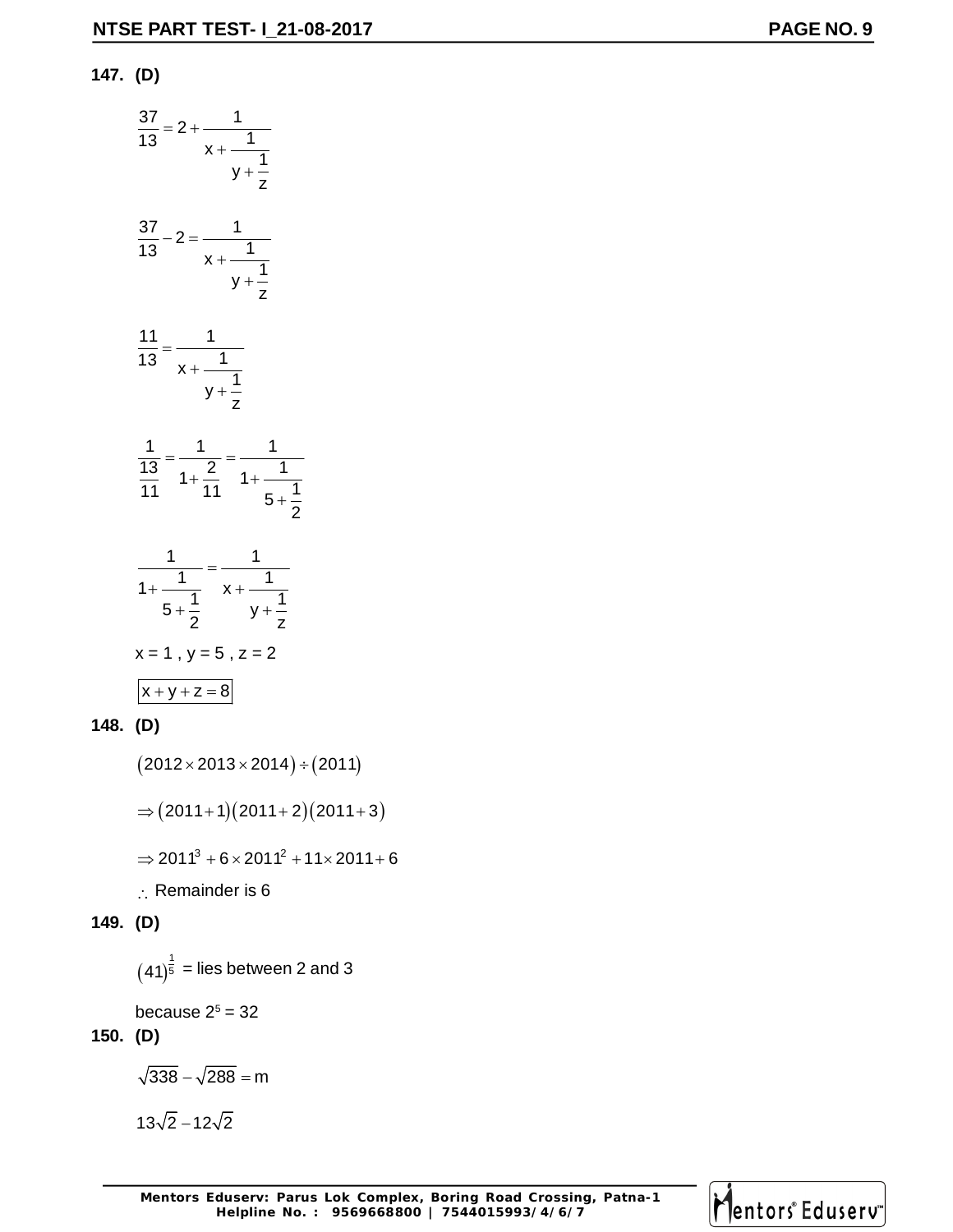$$
\Rightarrow \sqrt{2(13-12)} = \sqrt{2}
$$
  
**151.** (C)  

$$
f(x) = x^3 + x^2 + x + 1
$$

$$
\Rightarrow x^2(x+1) + 1(x+1) = (x^2 + 1)(x+1)
$$

$$
g(x) = x^3 - x^2 + x - 1 = x^2(x-1) + 1(x-1)
$$

$$
= (x^2 + 1)(x-1)
$$

$$
152. (C)
$$

Let 
$$
f(x) = x^3 - x^2 + x - 1
$$
  
\n
$$
= x^2 (x - 1) + 1(x - 1) = (x^2 + 1) (x - 1)
$$
\n
$$
g(x) = x^3 - 2x^2 + x - 2
$$
\n
$$
= x^2 (x - 2) + 1(x - 2)
$$
\n
$$
= (x^2 + 1) (x - 2)
$$
\nL.C.M =  $(x^2 + 1) (x - 1) (x - 2)$ 

**153. (D)**

$$
ab = a^{b}
$$
\n
$$
b = \frac{a^{b}}{a} = a^{b-1}
$$
\n
$$
\frac{a}{b} = a^{3b}
$$
\n
$$
\Rightarrow \frac{a}{a^{b-1}} = a^{3b}
$$
\n
$$
\Rightarrow a^{1-b+1} = a^{3b}
$$
\n
$$
2 - b = 3b
$$
\n
$$
2 = 4b
$$
\n
$$
b = \frac{1}{2}
$$
\n
$$
\frac{1}{2} = a^{-\frac{1}{2}}
$$
\n
$$
\frac{1}{4} = a^{-1}
$$

**154. (D)**

 $x<sup>n</sup> + a<sup>n</sup>$  is always divisible by  $(x + a)$ 

 $a = 4$ 

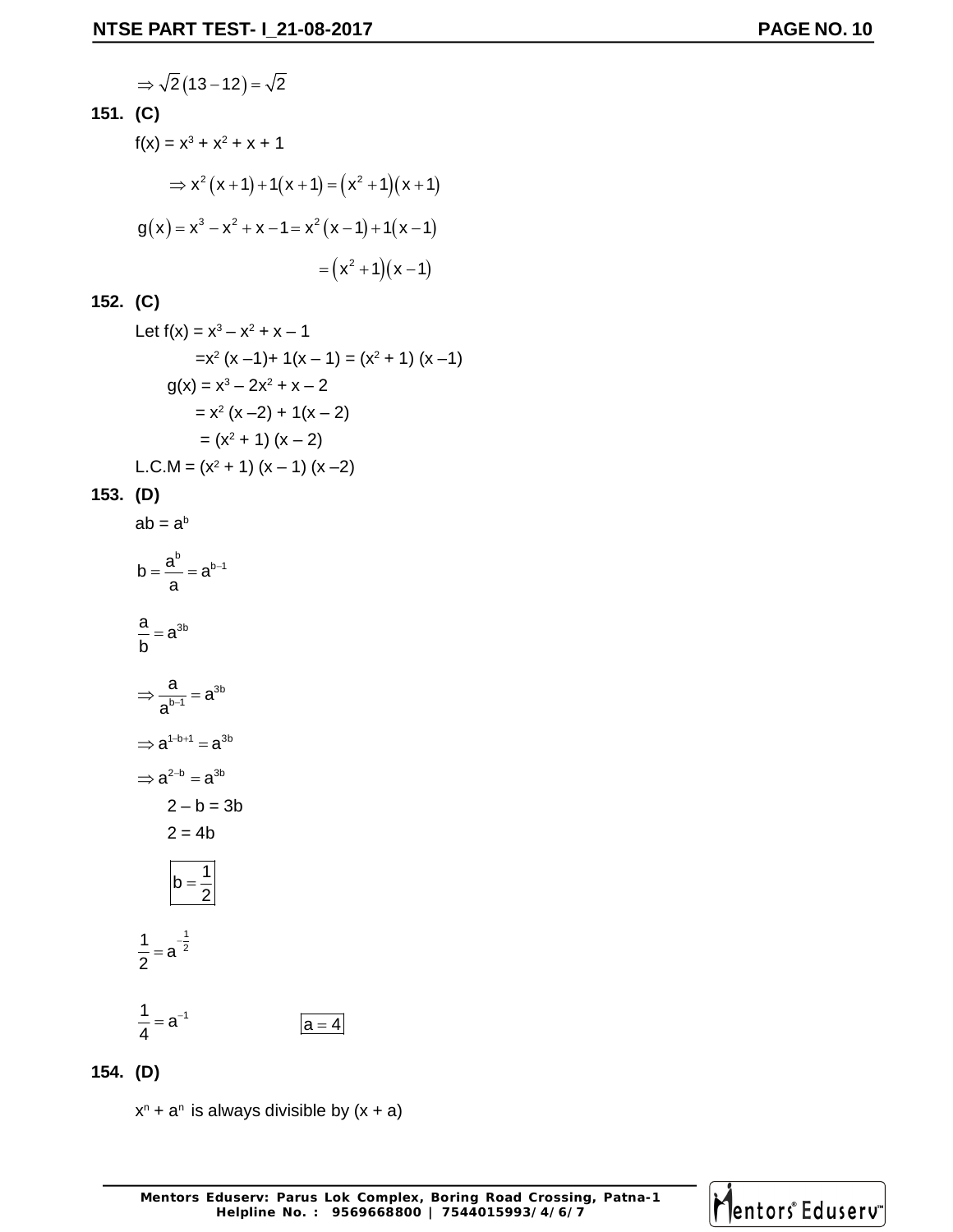$$
(2^3)^{35} + (3^3)^{35} \longrightarrow \text{divisible by 35}
$$

$$
\left(2^5\right)^{21}+\left(3^5\right)^{21}\longrightarrow 32+243 \text{ divisible by } 275
$$

but not divisible by 13

#### **155. (D)**

$$
f(x) = x^{6} - 10x^{5} - 10x^{4} - 10x^{3} - 10x^{2} - 10x
$$
  

$$
f(-1) = (-1)^{6} - 10(-1)^{5} - 10(-1)^{4} - 10(-1)^{3} - 10(-1)^{2} - 10(-1) + 10
$$
  

$$
= 1 + 10 - 10 + 10 - 10 + 10 - 10 + 10 = 21
$$

#### **156. (B)**

$$
a = \sqrt{11} + \sqrt{3} \Rightarrow a^2 = 14 + 2\sqrt{33}
$$
  
\n
$$
b = \sqrt{12} + \sqrt{2} \Rightarrow b^2 = 14 + 2\sqrt{24}
$$
  
\n
$$
c = \sqrt{6} + \sqrt{4} \Rightarrow c^2 = 10 + 2\sqrt{24}
$$
  
\n
$$
a > b > c
$$

#### **157. (A)**

$$
\frac{1}{\sqrt{10} + \sqrt{9}} + \frac{1}{\sqrt{11} + \sqrt{10}} + \frac{1}{\sqrt{12} + \sqrt{11}} + \dots + 91 \text{ times}
$$
  

$$
\Rightarrow \frac{\sqrt{10} - \sqrt{9}}{1} + \sqrt{11} - \sqrt{10} + \sqrt{12} - \sqrt{11} + \dots + 91 \text{ terms}
$$
  

$$
\Rightarrow -\sqrt{9} + \sqrt{100} = -3 + 10 = 7
$$

#### **158. (D)**

| 5 |   |
|---|---|
| ı | 3 |
| g |   |
|   |   |

 $y = 9 \times 1 + 7 = 16$ 

- $x = 16 \times 7 + 4 = 116$
- $N = 116 \times 5 + 3 = 583$

When N is divided by 35 remainder will be 23

#### **159. (A)**